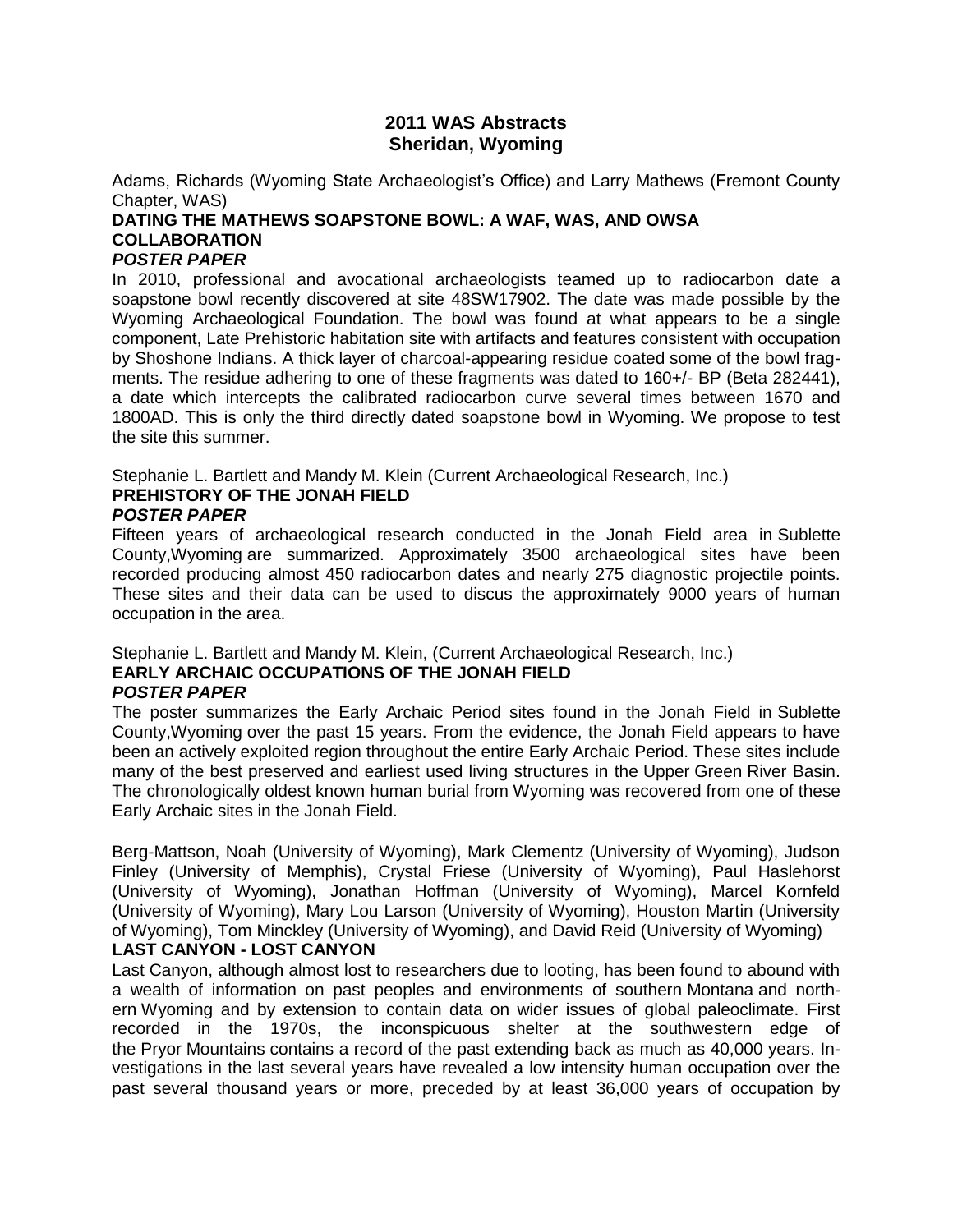various animal species that left behind bones and dung within sediment encasing other forms of paleoenvironmental data. In this presentation we report some preliminary results of our studies.

### Black, Jennifer (University of Wyoming)

### **2010 ARCHAEOLOGICAL TESTING AT FORT SANDERS, WYOMING**

Fort Sanders has recently seen pedestrian and geophysical surveying. Following this, a series of initial excavation units were opened. These included both test units over the site of the former Officer of the Guard's House as well as cores taken in areas identified as anomalies during the geophysical survey. The methods behind the excavation and the process used to select the spots for testing will be presented along with the artifacts and materials recovered from the test units.

#### Brow, Gale (Central Wyoming College)

### **48FR6761 PROBABLE 1862 SEMINOE TRAIL GRAVE AND ADJACENT SITES**

During the 2010 CWC field school, students read an Oregon-California Trails Association newsletter telling the story of two men killed by Indians on the Seminoe Cutoff in 1862. They were buried above Alkali Creek by 11th Ohio Volunteer Cavalry soldiers and the grave remarked upon in several emigrant journals. One account told of a loyal dog who refused to abandon his master's grave and apparently starved to death there. The crew decided to try to find the grave. In the process, they also recorded a number of prehistoric cairns and a vision quest circle in the vicinity.

#### Borges, Rachel (Central Wyoming College)

### **48FR6772 & 48FR6773: THE 1870S-1880S QUARTER CIRCLE 71 RANCH HEADQUARTERS COMPLEXES**

The Quarter Circle 71 was founded by a wealthy Nebraska cattleman during the 1870s, then acquired by a Scottish consortium whose manager was President of the Wyoming Stock Growers Association during the range wars. Located just downstream from the Three Crossings, the original headquarters complex of barns, corrals, and cabins was built on the north side of the river. In the early 1880s, new buildings were erected on the south side. Surface evidence at these two sites suggests markedly different "levels of settlement" that does not agree with written accounts. In addition, there is considerable evidence of illegal fencing predating the small homesteaders' fences which so enraged the cattle barons and were used as partial justification for their assaults on the small ranchers.

Cannon, Kenneth P. and Molly Boeka Cannon (USU Archeological Services, Utah State University)

#### **LOOKING FOR A LONG-TERM RECORD IN THE GREATER YELLOWSTONE ECOSYSTEM: SOME THOUGHTS ABOUT THE STINKING SPRINGS ROCKSHELTER, TETON COUNTY, WYOMING** *POSTER PAPER*

In southern Teton County, Wyoming, we have located a large rockshelter at the mouth of Hoback Canyon that presents a unique opportunity to recover a long-term mammalian record documenting Quaternary paleoecological change. Hand augering in 2006 revealed evidence of intact, dateable strata likely to yield a robust mammalian faunal record. A radiocarbon age of  $4210 \pm 50$  yrs BP was obtained from charcoal at a depth of 90 cm below surface, suggesting a record extending at least to the mid-Holocene. In 2010, theUtah State University Field School conducted limited controlled excavations in two 1m2 units. Excavations produced additional evidence of stratified deposits to a depth of 1.9 m. Remains recovered include lithic debitage, hearth features, faunal remains, and a possible large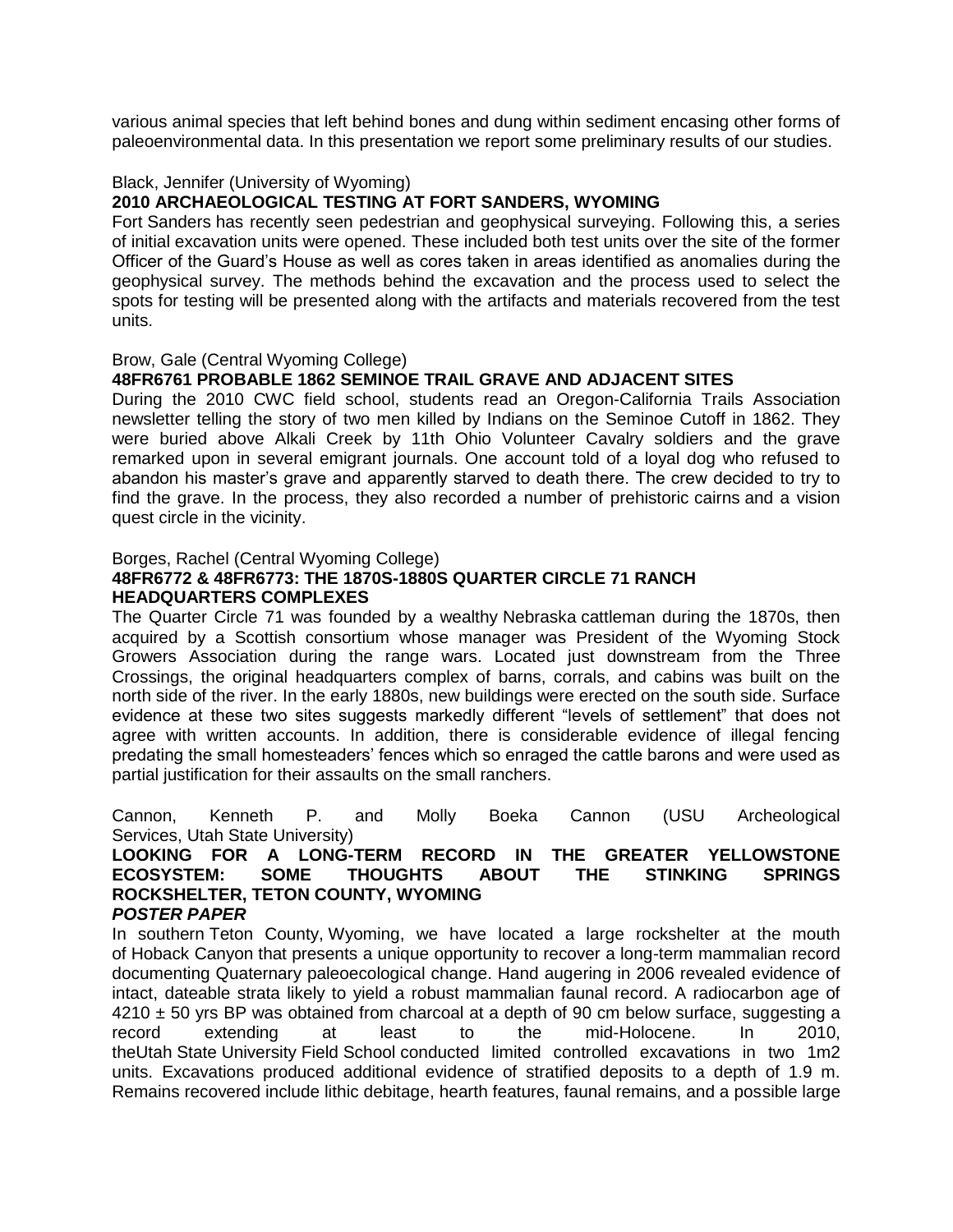mammal processing area. Two specimens, one on Pinus charcoal from a depth of 1.9 m and a portion of a bighorn sheep mandible from 1.0 m, have been submitted for radiocarbon assay.

### Copp-LaRocque, Claren (University of Wyoming)

### **WAS THE SINKS CANYON LADY FREMONT?**

This paper will analyze the artifacts found with the human skeleton uncovered in Sinks Canyon during the summer of 2010 at site 48FR6810. Over 300 beads of various types were recovered from the grave, most of them a type often associated with the Fremont culture of the Great Basin. I will discuss the beads, their similarities to other sites, and possible sources or trade routes.

#### Elder, Bill (Central Wyoming College)

### **48FR6762 – 6765: THE SODA LAKES STONE CIRCLES**

This series of sites contains small to very large stone circles on the leeward side of a large granite outcropping in the Sweetwater Rocks near Three Crossings on the Oregon Trail. Slablined hearths, obsidian flakes, and projectile points from the Late Archaic and Late Prehistoric periods were observed. In addition, a large quartz crystal (not from this area) set vertically in the ground was found at one site. Segments of original 1862 transcontinental telegraph wire were also recorded within this site complex which is located several miles from the telegraph route.

#### Hahn, Ardeth (Buffalo Field Office, BLM)

## **MIDDLE FORK SITE RECORDING I, BLM BUFFALO FIELD OFFICE'S 2010 PASSPORT IN TIME (PIT) PROJECT**

### *POSTER PAPER*

Eight volunteers from five states came to Outlaw Campground to participate in the Buffalo Field Office's first Passport in Time (PIT) project, July 11 through July 16, 2010. Volunteers contributed 320 hours to updating previously recorded sites, recording new sites, and surveying for rock art in the Middle Fork Recreation Area. Four days were spent at the Middle Fork Recreation Area on the south side of Middle Fork Canyon, and one day was spent recording on Buffalo Creek, in the southern portion of the field office. By the end of the week, this incredibly hard working group of volunteers had updated or revisited seven sites, identified and recorded two new sites, and surveyed approximately two miles of sandstone exposures for rock art. This important work will allow the BLM to determine eligibility for the National Register of Historic Places (NRHP) and establish a management plan for the important resources of this area.

#### Hovendick, Billy (Central Wyoming College)

### **48FR2717: A POSSIBLE US ARMY CIVIL WAR-ERA "FORWARD OPERATING BASE" (FOB) NEAR SOUTH PASS**

Long-known locally as "The Chimneys," this site consists of several stone fireplaces, foundations, and an artificially excavated spring in the foothills of the Wind River Mountains near South Pass. The site appears to have consisted of a barracks and at least two other buildings. It contained at least one Army cot before the site was first looted in the 1950s. CWC Project Directors speculate that it functioned as an outpost to house US Army wood-cutters and stock-tenders for the garrisons stationed at Burnt Ranch and/or Pacific Springs to guard the Oregon Trail during the 1860s. The author will compare this site to USMC FOBs he occupied under some similar circumstances in Afghanistan.

#### Jensen-Ryan, Danielle (University of Wyoming)

**NEW TECHNOLOGIES, OLD STORIES: THE CULTURAL AND ENVIRONMENTAL IMPACTS OF URANIUM EXTRACTION ACTIVITIES IN RURAL WYOMING**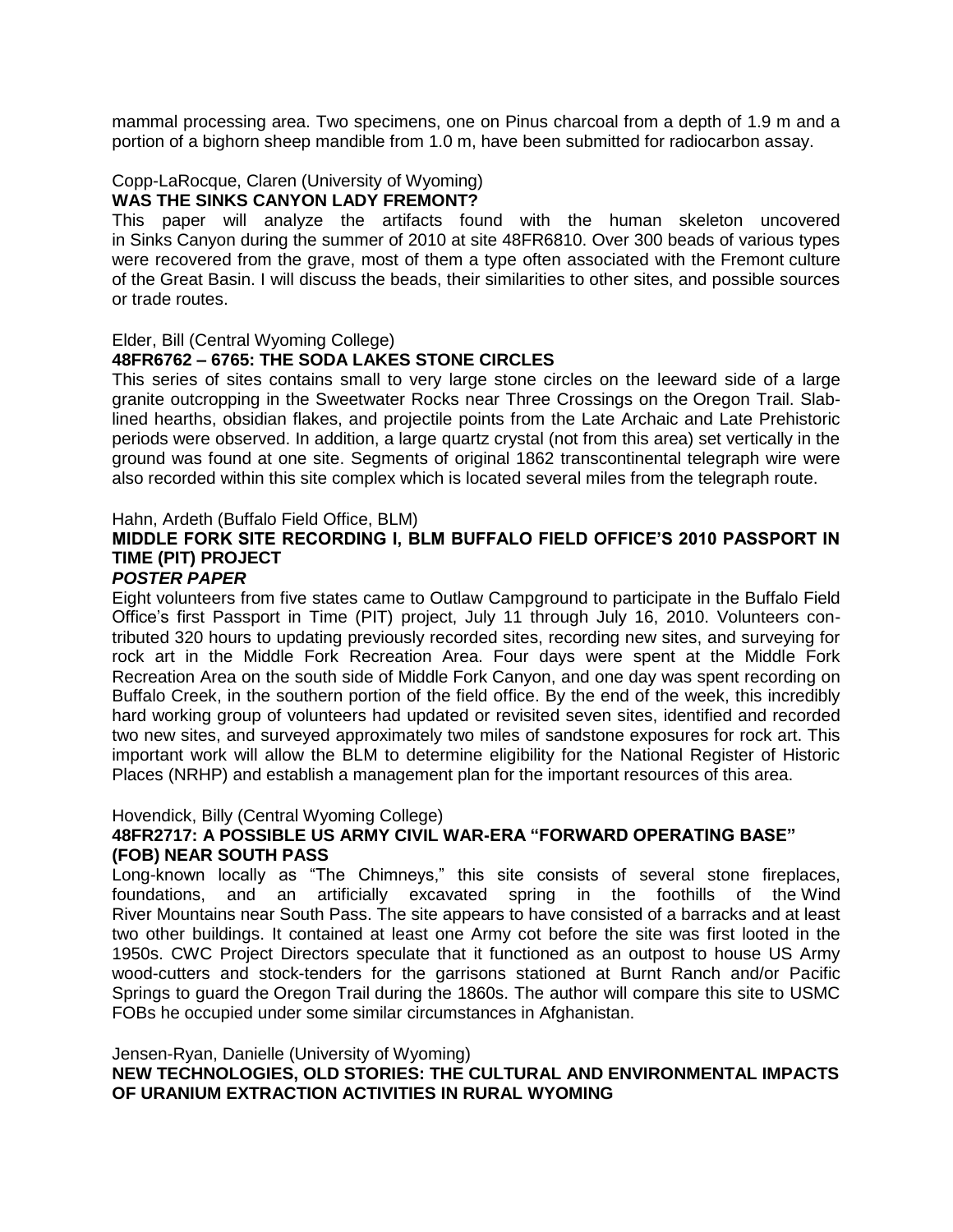Freshly coined the "uranium renaissance" by market analysts, the new decade uniquely positionsWyoming as a place ripe for prospecting, exploration, and uranium mining, both using traditional methods and the newer in-situ recovery technique. As the "uranium renaissance" commences, recalling the impacts of past uranium mining becomes important so future companies protect local communities and the environment. This paper discusses Jeffrey City, Wyoming, a place once home to 4,000 uranium workers who turned a simple ranching homestead into a full-blown, vibrant mining culture. The Gas Hills Uranium Mining District of eastern Fremont County, Wyoming is also discussed because it embodies evidence of past circulation and movement, as though the place had been devoured quickly and then spat out, with a midden of antique garbage left behind.

### LaBelle, Jason (Colorado State University) -- **BANQUET SPEAKER LINDENMEIER AND ITS MANY NEIGHBORS: TOWARDS AN UNDERSTANDING OF THE PREHISTORIC USE OF THE NORTHERN COLORADO FOOTHILLS**

The presentation will review the Center for Mountain and Plains Archaeology's on-going survey and testing projects on the Belvoir, Red Mountain, and Soapstone Prairie Open Spaces, owned and managed respectively by the City of Cheyenne, Larimer County (Colorado), and City of Fort Collins. Since 2006, volunteers and archaeologists from Colorado State University have recorded nearly 300 sites and isolated finds on these properties, ranging in age from Folsom to the historic era. They have also begun testing many of these sites, including stone circle villages, open camp sites, and plant processing locales. The results of this work will be outlined in the presentation, including discussion and comparison between the lithic technology and spatial characteristics of the Lindenmeier Folsom site and several Plains Woodland camp sites.

### McFaul, Michael (Laramie Soil Services, Inc.)

### **GEOARCHAEOLOGICAL INVESTIGATIONS IN NORTHEAST WYOMING AND SOUTHEAST MONTANA: IMPLICATIONS REGARDING THE ACCURACY OF 1) LEOPOLD AND MILLER (1954) LANDSCAPE MODEL AND 2) NRCS BASED GIS GEOARCHAEOLOGICAL MODELING**

### *POSTER PAPER*

Positions of radiocarbon-dated materials show the highest elevation terrace Kaycee terrace dates  $>43,500$  BP and contains a  $\sim$ 10,000 BP polygenetic paleosol, the intermediate elevation Moorcroft terrace dates >5800 BP to <2940 BP, and the lowest elevation Lightning terrace dates >810 BP to <360 BP. The >5800 BP age for the Moorcroft and >810 BP is older than previously thought. A newly recognized forth landform is also present; an alluvial fan that began to accumulate along valley margins after 4550 BP and continued through 820 BP. The Kaycee terrace is both a strath and a fill terrace whose alluvial fills are not as ubiquitous as Leopold and Miller (1954) imply. Thus, the Kaycee terrace's potential to yield buried cultural materials cannot be judged solely by its aerial extent. NRCS mapping failed to recognize the three terraces of Leopold and Miller or shallow buried paleosols on either the Kaycee or Moorcroft terraces.

### Munson, Gene (GCM Services, Inc.)

### **PIT DWELLINGS IN THE EASTERN POWDER RIVER BASIN**

Three sites with pits that contain Middle Plains Archaic Period hearths and artifacts have been excavated in a four by six mile area in southern Campbell County. Whether the pits were dug by hand or represent utilization of natural depressions for house pits is open to debate. Regardless, there was a desire for partial subterranean dwellings around 4000 years ago in the eastern Powder River Basin.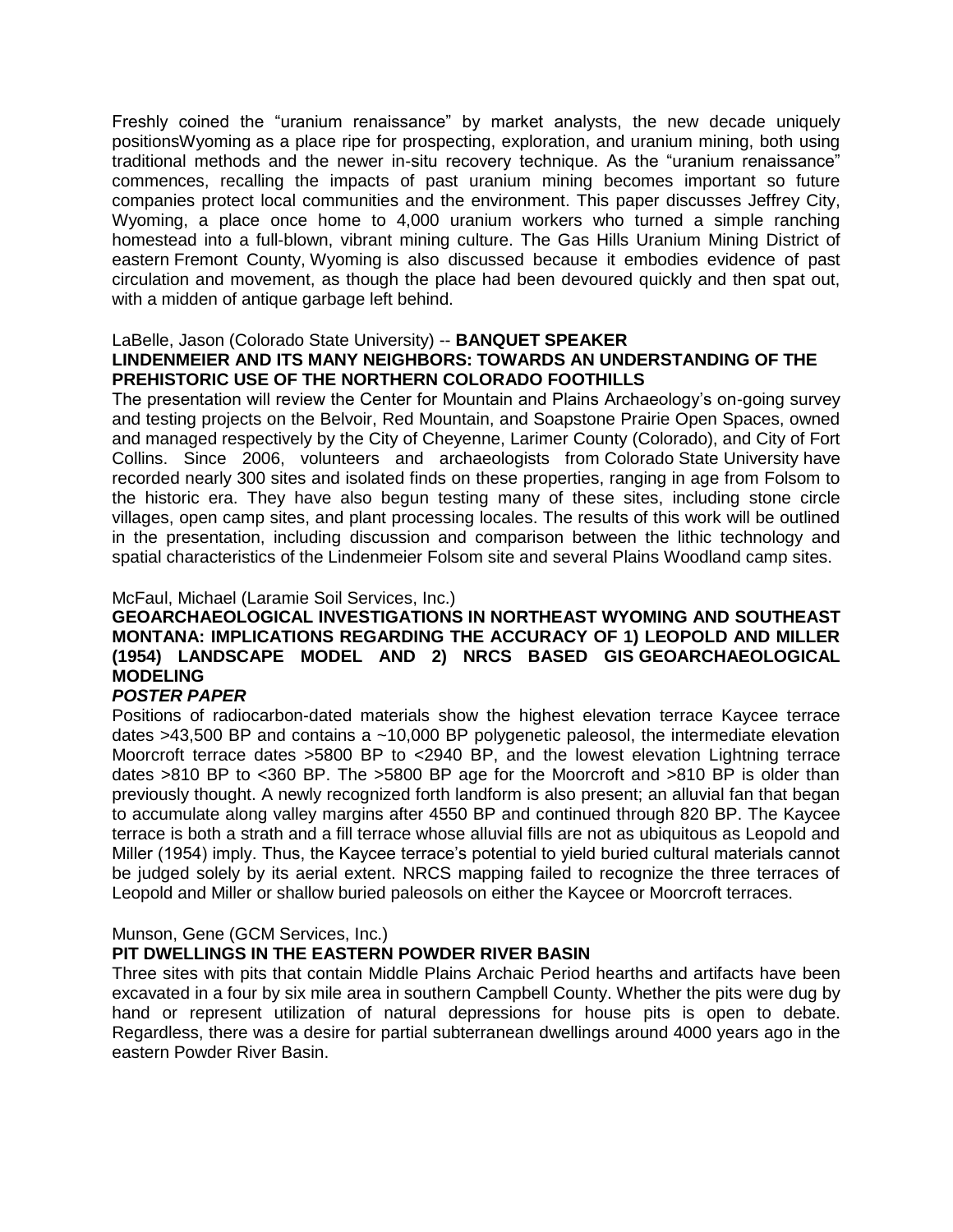#### Ostahowski, Brian (University of Wyoming)

### **THE PREHISTORY OF RICE CAVE: SALVAGING INSIGHT THROUGH AN ANALYSIS OF FAUNAL REMAINS**

Rice Cave (48WA363) is situated within the western foothills of Bighorn Mountains on the periphery of the well known Medicine Lodge Creek site. Upon finding the cave's opening, local rancher Gary Rice discovered the cave had been heavily disturbed by looters. As peripheral sites such as rockshelters and caves were excavated to enhance the data at Medicine Lodge Creek, Rice Cave was excavated in August 1976 to salvage prehistoric remains. An analysis of the recovered faunal remains conducted in 2010 indicate that considerable insight can be gained about how prehistoric peoples used Rice Cave and what resources were available for them throughout the Paleoindian, Archaic and Late Prehistoric periods.

#### Pierce, Greg (University of Wyoming)

### **THE 21ST CENTURY STATUS OF WYOMING'S 19TH CENTURY TRADING POSTS**

There were 29 trading posts operating in Wyoming between 1832 and 1865. The early trading posts were integrally involved in the initial exploration of the region and in establishment of social and economic ties with local native tribes during the fur trade years. Later trading posts provide for the initial settlement of the West in providing necessary goods and services to passing emigrants. Through the 1850s into the 1860s, the trading posts were involved in Native American unrest serving as the provider of arms, location of treaty negotiations, and the focus of native depredations. These sites have the potential to yield valuable information relating to the earliest exploration and settlement of Wyomingbecause of this involvement in these historically important events. Unfortunately, of these 29 posts, only 12 have seen serious archaeological investigations. Every investigation has yielded data providing information on early trading activity in the state, and in some cases excavations have aided in post reconstruction and site interpretation. The remaining 17 posts have seen no work, and many are threatened by agricultural, mineral, and urban development. This presentation will discuss the sites and their significance, look at the types of investigations conducted and information gained. The talk will end with a discussion on options for future work for maximizing data recovery and preservation of these threatened sites.

#### Reynolds, Crystal (Central Wyoming College) **48FR1270: PACIFIC SPRINGS STATION**

Pacific Springs was the first water Oregon Trail emigrants encountered on the Pacific side of the Continental Divide and the site was a major landmark on the Oregon-California Trail. Countless draft animals perished in the dangerous bogs. In 1853, famous Mormon "Avenging Angel," "Wild Bill" Hickman, opened the first trading post here -- in a tent. The first substantial station was probably erected in 1859 to house traders and stage line personnel, then Pony Express employees, the transcontinental telegraph, a US Army garrison, and others. The site continued to function as a way station and trading post until 1917, since which time it has been used as a summer cow camp. The site contains standing structures, numerous foundations and depressions, a vast trash scatter, remnants of a causeway across the bog, and other evidence of human activity.

#### Sitters, Julian Andrew (University of Wyoming) **THE MUDDY CREEK ARCHAEOLOGICAL COMPLEX**

The Muddy Creek Archaeological Complex is a Late Plains Archaic bison kill, processing, and residential area composed of three sites (48CR324, 48CR325, and 48CR1737) located along Muddy Creek in the northern foothills of the Shirley Mountains, Carbon County, Wyoming. The complex reflects the presence of a sophisticated bison hunting economy and, with the presence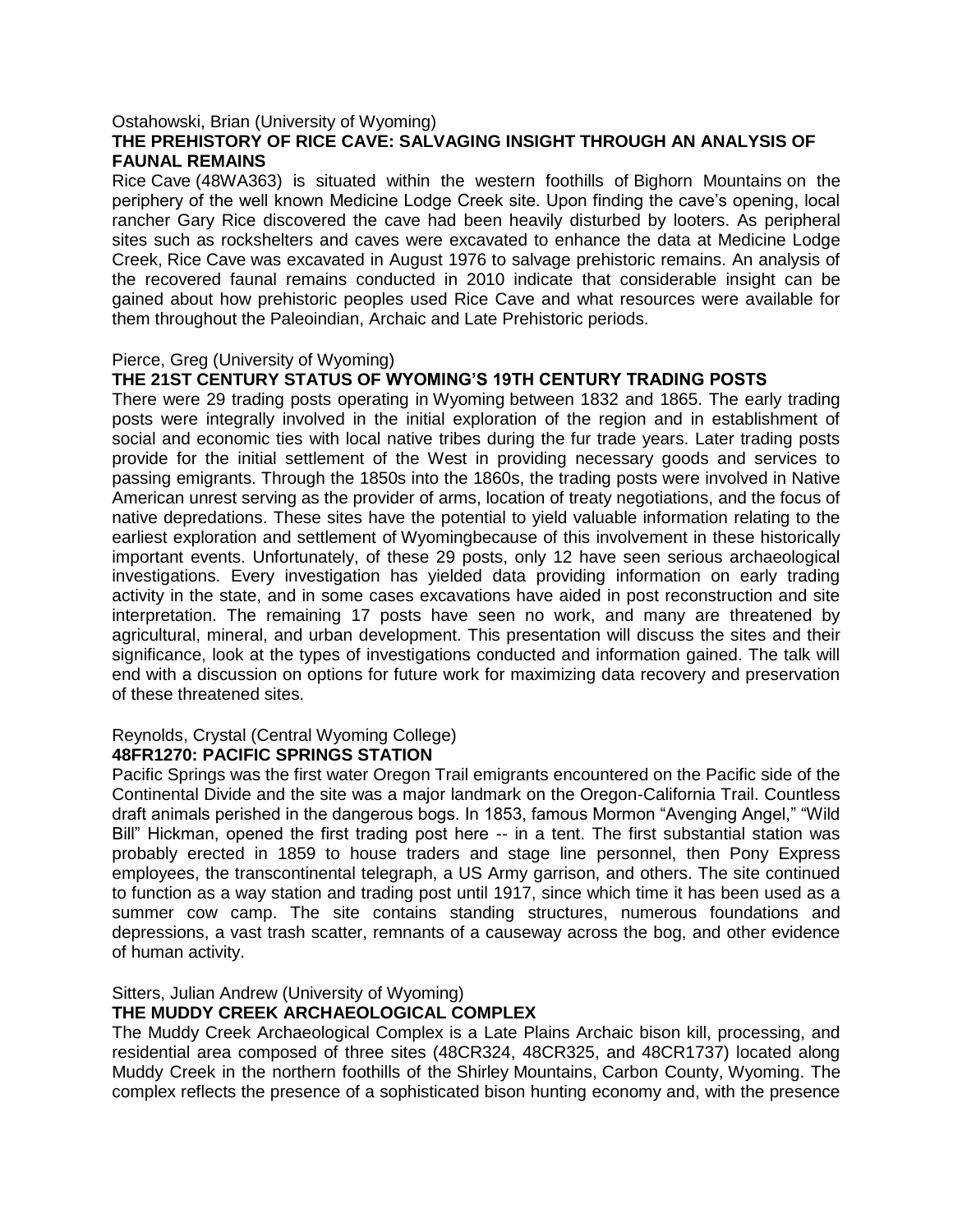of diagnostic projectile points, identifies the site as belonging to the Besant Cultural Complex. The abundance of diagnostic Besant projectile points and two radiocarbon samples date the complex to ~1720 + 110 B.P. The Besant culture is prevalent on the Northern Plains extending from southern Canada south intoWyoming and adjacent states. The Muddy Creek Archaeological Complex is one of the southernmost Besant sites currently known to exist, but more importantly, the complex exhibits all identifying features of the Besant Cultural Complex, which include a bison drive lane, bison pound, religious feature associated with the bison pounding operations, and a habitation area consisting of numerous tipi rings. I will review the Besant culture and the association of Besant with the Muddy Creek Archaeological Complex to provide support for the significance of the complex at a statewide and national level.

### Squarcia, Cynthia M. (University of Wyoming)

### **WHAT WAS GOING ON AT THE FORT LARAMIE 1866 INFANTRY BARRACKS IN 1890?**

Archaeological investigations at the Fort Laramie 1866-1890 Two-Company Barracks in 2009 and 2010 ended with more questions than answers, chief being what was happening inside the barracks in 1890 as the fort was being decommissioned. The adobe structure lost its roof and floor in 1893 and by 1898, the adobe clay began sealing the archaeological record. Artifacts dating from throughout the 24 year occupation of the building were recovered, but most appear to have been lying on the floor when the structure was abandoned, including over 50 shoes and boots recovered from only 10 square meters. The variety of recovered artifacts suggests the structure was used as more than a barracks when occupied by the last soldiers stationed at Fort Laramie.

### Walker, Danny N. (Wyoming State Archaeologist's Office)

## **NEW DEAL AND RIVER BASIN SURVEY ARCHAEOLOGY AT FORT LARAMIE NATIONAL HISTORIC SITE**

### *POSTER PAPER*

Fort Laramie National Monument was established in 1938. That same year, the first archaeological investigations began before restoration of the building started by a CCC group from Camp Guernsey,Wyoming. Since then, River Basin Surveys, National Park Service, University of Wyoming and Wyoming State Archaeologist's Office have continued the work. The early projects (CCC and RBS) will be presented, with a short review of the future at Fort Laramie.

### Wheeler, Joe (University of Wyoming)

### **FORT SANDERS: "ALL THE RICH…LANDS ALONG THE CREEK"**

Fort Sanders (1866-1882), just south of present day Laramie, Wyoming was established as an Indian fighting post during the First Sioux Wars. The guard house was listed on the National Register of Historic Places in 1980. But other than a 1995 contract to monitor a water line installation, no archaeology had been conducted on the constructed portion of the post. Years of pot hunting and commercial development led most Laramie residents to believe little of interest remained of the site. Beginning in the fall of 2009 and continuing until November of 2011, archival, GIS, and geophysical research, followed by initial excavations, determined much more of this historic site remains than had been previously thought. This presentation provides a brief history of the site and the results of recent archaeological research.